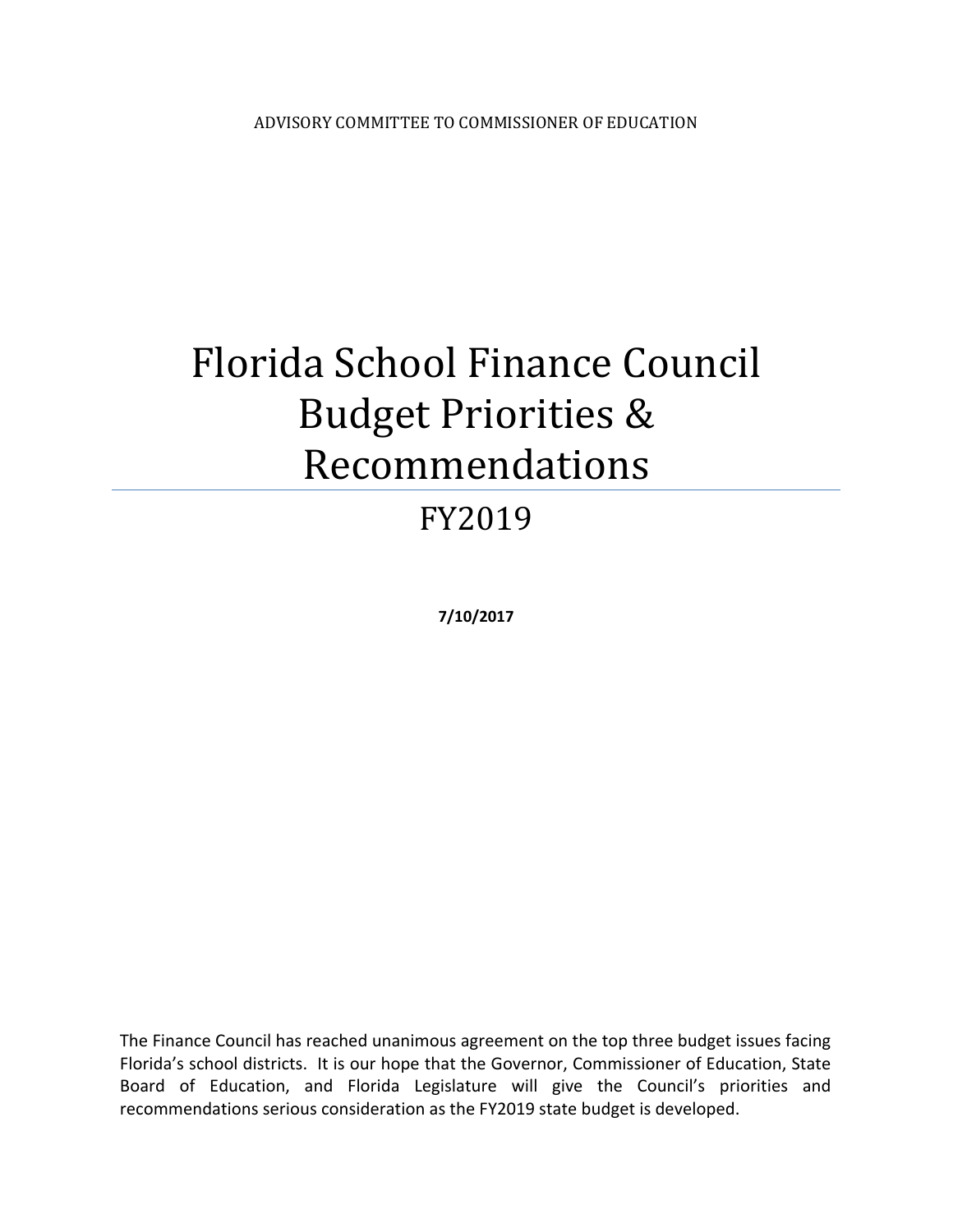**About the Council** - The Florida School Finance Council serves as an advisory committee to the Commissioner of Education on school funding and business issues. The Council is comprised of 18 members representing small, medium and large school districts and 3 ex-officio members. All representatives are active finance officers responsible for the financial operations of their respective school districts. The Council represents a diverse mix of school districts across the state in terms of size, student demographics, population density, and region.

**Purpose of this Paper** - Although Florida's economy has steadily improved each year since FY2010, preK-12 education funding has not truly recovered from the Great Recession. The constraints obstructing funding for public school children are no longer economic realities, but political preferences. Florida's slow, but steady economic growth has provided opportunities to significantly improve preK-12 student funding. Unfortunately, these opportunities have been ignored or negated by Legislative action in recent years. To help right the course and address the needs of Florida's public school children in a sustainable manner, the Finance Council has identified its top three budget issues and corresponding recommendations. These recommendations stand to benefit both traditional and charter public schools. It is our hope that the Governor, Commissioner of Education, State Board of Education, and Florida Legislature will give the Council's priorities and recommendations serious consideration as the FY2019 state budget is developed. Our top three priorities are summarized below and supported by fact.

1. **Maintain Required Local Effort (RLE)** – The Legislature has reduced the RLE school tax rate for the past two years creating a structural imbalance in the state budget. As a result, Florida now faces an estimated \$1.3 billion budget gap for FY2019 in the General Revenue Fund. This recent practice of reducing the RLE to the "rolled back rate" must be discontinued. Failure to allow RLE local revenue to grow in a natural manner based on growth in the tax roll will leave Florida unable to adequately fund preK-12 education and places the state in a precarious position to weather future economic downturns.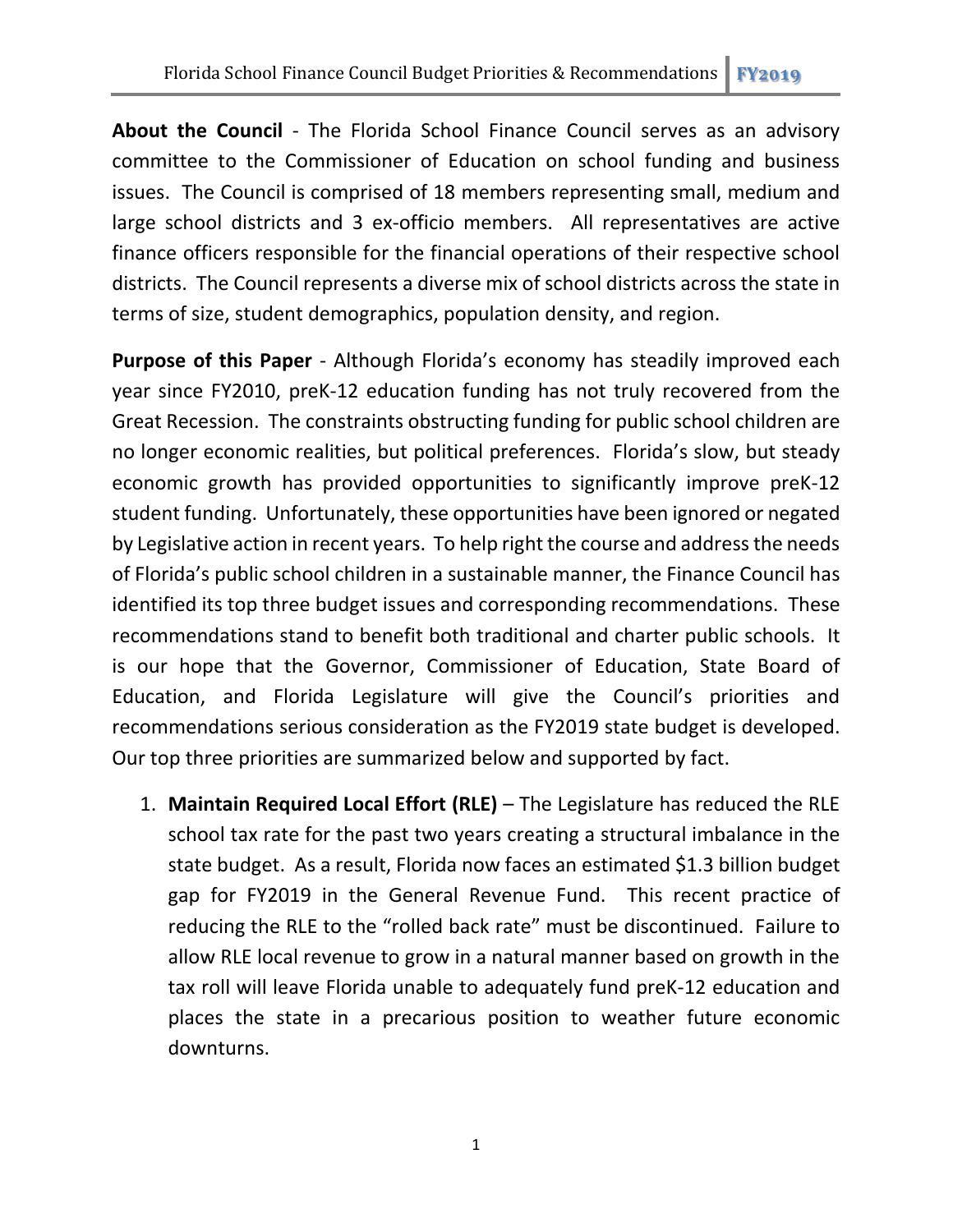- 2. **Restore Local Capital Outlay Millage (LCOM) Authority to 2.00 Mills -** Diminished capital funding caused by a recession driven reduction of 25% to local school board capital improvement taxing authority has resulted in an alarming backlog of deferred maintenance across the state and compromised local efforts to meet capital demands including construction, technology, and school buses. This situation is exacerbated by the new requirement within HB 7069 to provide charter schools a pro-rata share of LCOM funding. Local school boards are held accountable by their respective communities and should have the authority to be responsive to capital demands. Authority must be restored to local school boards to levy up to 2.00 mills within their county to meet the capital needs of both traditional and charter public schools.
- 3. **Increase Teacher Salaries** in a meaningful sustainable manner that provides a livable wage commensurate with the role and responsibilities of this critical profession. Florida continues to trail the country in teacher salaries and will be severely challenged in the years ahead to adequately staff classrooms with qualified teachers given the expected national shortage.

This position paper will provide a justification for each priority and offer recommendations to address each critical need.

#### **PRIORITY 1 - Maintain Required Local Effort (RLE)**

Despite FY2018 budget recommendations by the State Board of Education (SBOE), Governor, and Senate to maintain the RLE school tax rate, the Legislature ultimately followed the House's lead to reduce the RLE to the "roll back rate" for the second consecutive year. This action represents a dangerous change in policy and left unchanged threatens Florida's capacity to adequately fund preK-12 education in the future. The "roll back rate" reflects the rate that would generate the same property tax revenue on a dollar for dollar basis as approved for the prior year. By reducing the RLE 0.322 mills from 4.638 to 4.316 mills for FY2018, over \$500 million in general revenue was taken off the table. Coupled with last year's 0.346 mill reduction to the RLE in the name of "tax relief", over a billion dollars in general revenue that could have benefited Florida's children has been lost. Given the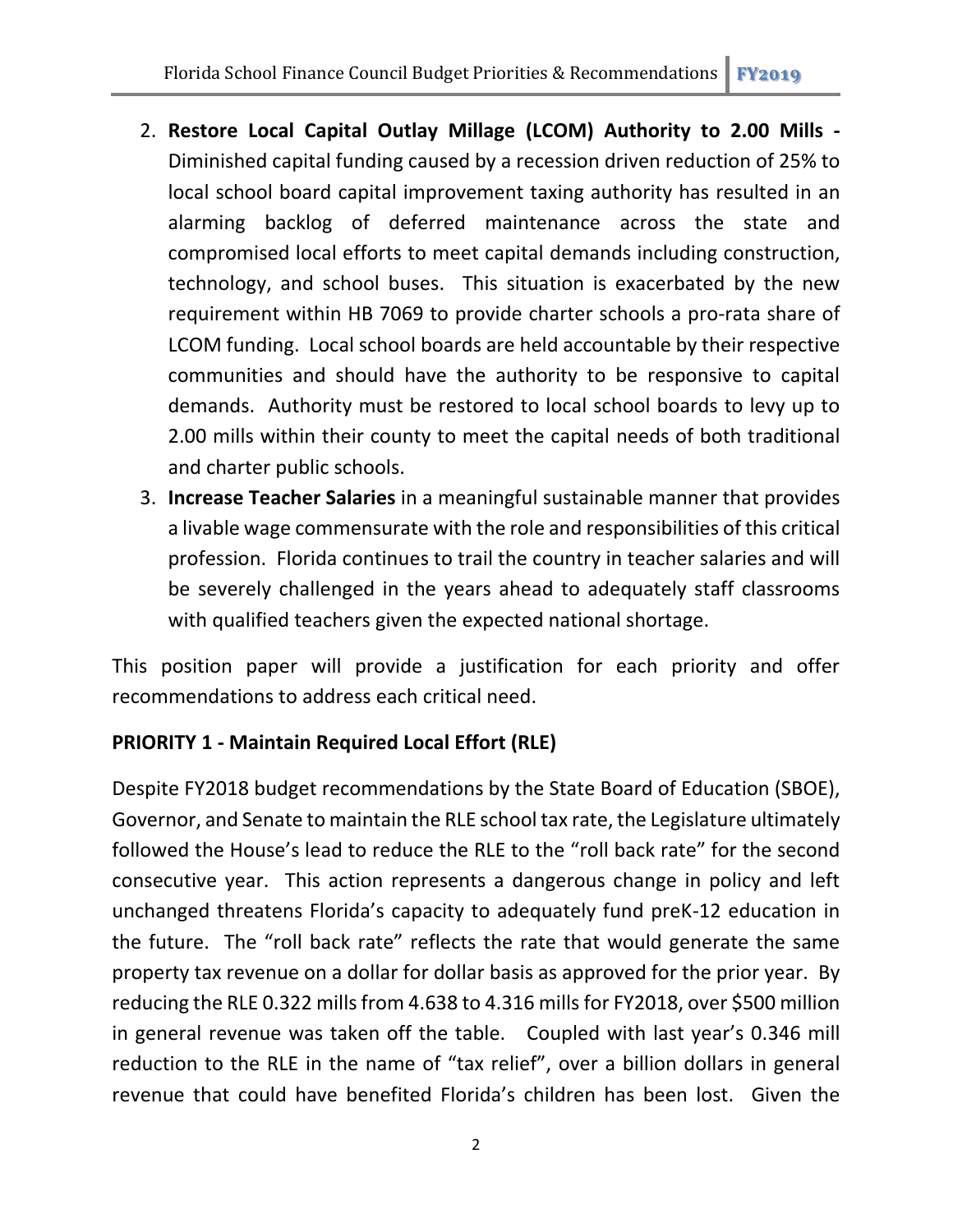Economic & Demographic Research (EDR) projected a \$1.3 billion general revenue budget gap for FY2019 in their *Long Range Financial Outlook (FY18-20)* last fall, these legislative reductions to the RLE appear to be shortsighted at best, and an irresponsible dereliction of duties at worst. It is important to note EDR has assumed the RLE would remain constant in their state budget forecasts to date. If resetting the RLE to the "roll back rate" becomes Florida's policy, future forecasts will likely depict just how unsustainable this practice is and why Florida must safeguard general revenue streams. Recurring critical and high priority state budget needs will exceed recurring general revenue available due largely to these recent reductions to the RLE.

Florida preK-12 education is funded primarily by state sales tax (6%) revenue and local property taxes. Capping the RLE at the "roll back rate" will only put more pressure on state sales tax revenues to fund enrollment growth, rising costs, and teacher salary increases. To help put this in perspective, consider the state sales tax remains at 6% from year to year. The Legislature does not "roll back" sales tax to a lesser percentage when the price of goods or services rises. For example, if the cost of a new car increases from \$20,000 to \$22,000 the following year, the buyer still pays 6% sales tax at the time of purchase regardless of the rising cost from year to year.

| <b>Millage Component</b>           | <b>FY1998</b> | <b>FY2018</b> | <b>Variance</b> |  |
|------------------------------------|---------------|---------------|-----------------|--|
| <b>Required Local Effort (RLE)</b> | 6.529         | 4.316         | $-2.213$        |  |
| Discretionary                      | 0.510         | 0.748         | 0.238           |  |
| <b>Add'l Discretionary</b>         | 0.250         | 0.000         | $-0.250$        |  |
| Local Capital Outlay               | 2.000         | 1.500         | $-0.500$        |  |
| <b>Total</b>                       | 9.289         | 6.564         | $-2.725$        |  |

#### *School Tax Rates Historically Low*

School tax rates are historically low. The table above compares current millage rates to those levied twenty years ago in FY1998. On average, the total school millage rate is down from 9.289 mills in FY1998 to just 6.564 mills for FY2018. This reduction of 2.725 mills represents a 29.34% decrease in school millage rates. At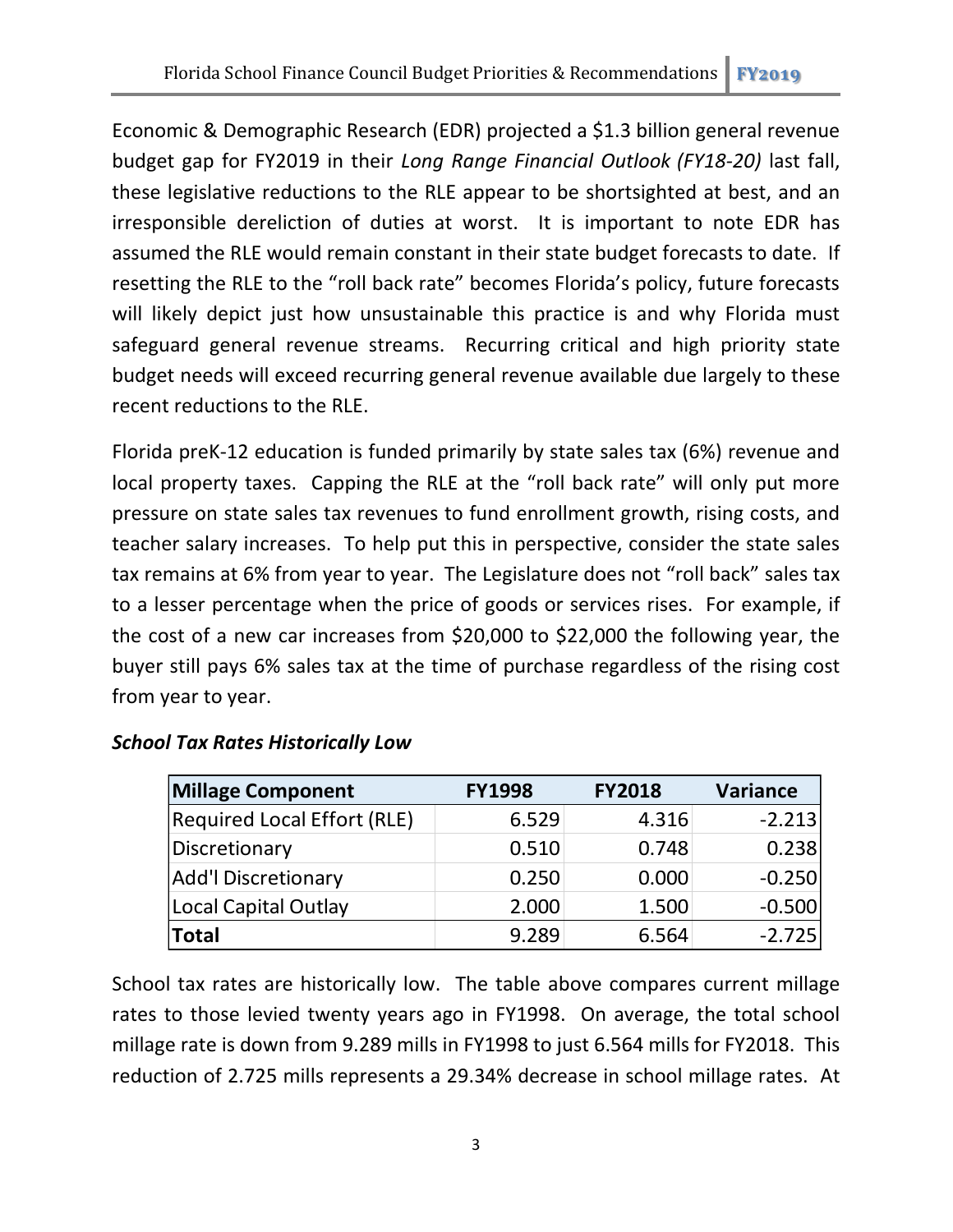6.564 mills, school districts are well below Florida's Constitutional (Article VII, Section 9) ten mill cap applicable to all county, municipal, and school purposes.

#### *Average Homeowner Savings from RLE Roll Back are Minimal*

As calculated in the table below, a homeowner with an assessed value of \$225,000 and eligible for the \$25,000 school taxes homestead exemption saved \$69 in FY2017 and another \$64 in FY2018 in school taxes as a result of reductions to the RLE. Theses savings translate to less than \$6 per month for the average homeowner. Conversely, maintaining the RLE for the past two years would have provided over \$1 billion or \$353 per student in preK-12 funding.

| <b>Millage Component</b>           | <b>FY2016</b> | <b>FY2017</b> | <b>Decrease</b> | <b>FY2018</b> | <b>Decrease</b> |
|------------------------------------|---------------|---------------|-----------------|---------------|-----------------|
| <b>Required Local Effort (RLE)</b> | 4.984         | 4.638         | $-0.346$        | 4.316         | $-0.322$        |
| Discretionary                      | 0.748         | 0.748         | 0.000           | 0.748         | 0.000           |
| <b>Add'l Discretionary</b>         | 0.000         | 0.000         | 0.000           | 0.000         | 0.000           |
| Local Capital Outlay               | 1.500         | 1.500         | 0.000           | 1.500         | 0.000           |
| <b>Total School Tax Rate</b>       | 7.232         | 6.886         | $-0.346$        | 6.564         | $-0.322$        |
| <b>Sample Homeowner</b>            |               |               |                 |               |                 |
| <b>Assessed Value</b>              | \$<br>225,000 | \$<br>225,000 |                 | \$<br>225,000 |                 |
| <b>School Homestead Exemption</b>  | \$<br>25,000  | \$<br>25,000  |                 | \$<br>25,000  |                 |
| <b>Taxbable Value</b>              | \$<br>200,000 | \$<br>200,000 |                 | \$<br>200,000 |                 |
|                                    |               |               | <b>Savings</b>  |               | <b>Savings</b>  |
| <b>Total School Taxes</b>          | \$<br>1,446   | \$<br>1,377   | \$<br>(69)      | \$<br>1,313   | \$<br>(64)      |

Florida tax payers already benefit from the "Save Our Homes" constitutional amendment (Article VII, Section 4) approved in 1992 which limits the annual increase on homesteaded properties assesed value to 3% or the percent change in CPI for all urban consumers (US City average), whichever is less each year. Further, reducing the RLE to the "roll back rate" negates growth in the tax roll attributed to new construction, despite its direct impact on the demand for services.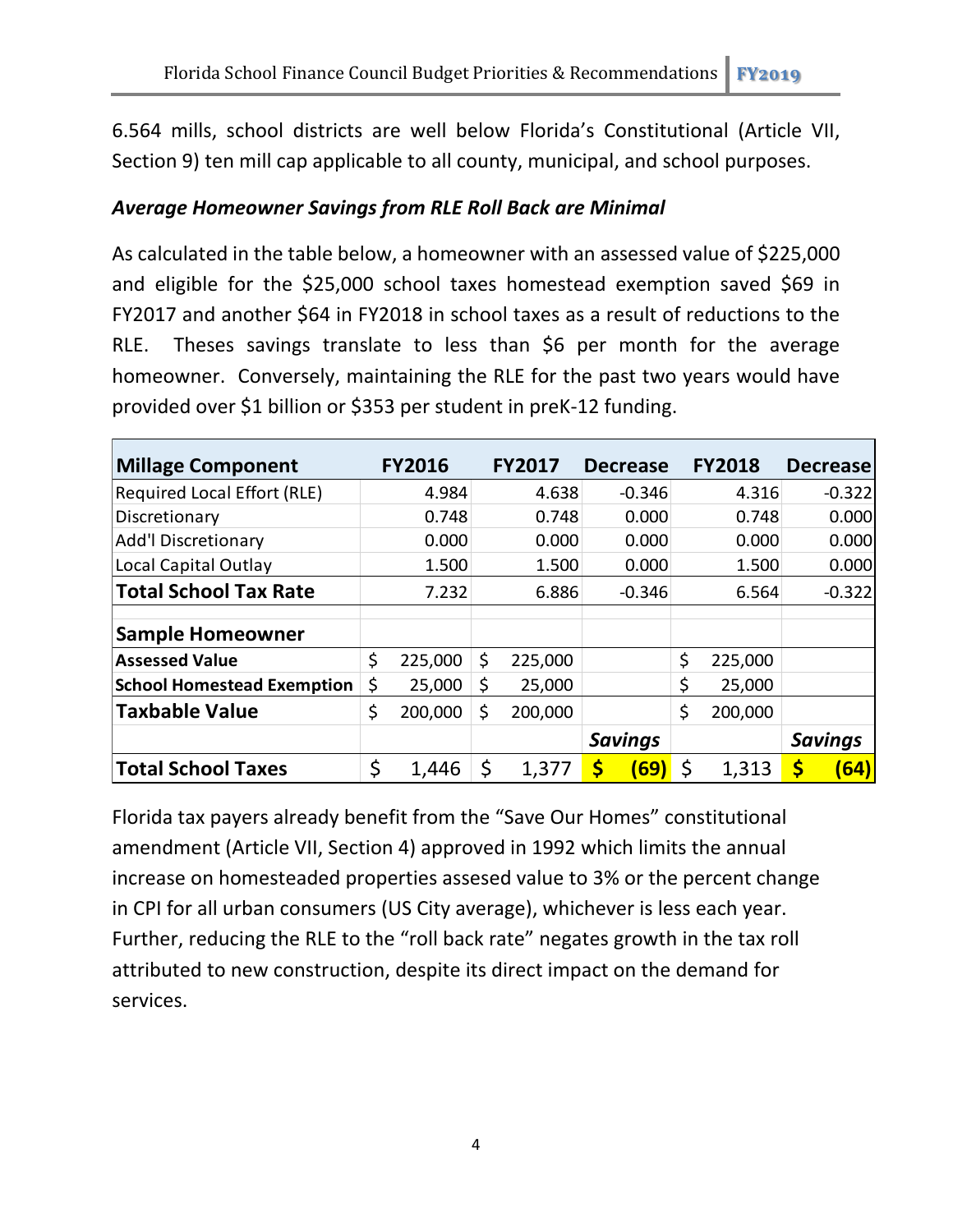

*Inflation Has Significantly Eroded School Funding*

As illustrated in the chart above, funding for Florida's school districts has never truly recovered from the recession. At the start of the 2007-08 school year, Florida provided \$7,305.79 per student on average through the Florida Education Finance Program Formula (FEFP). Ten years later, funding per student has reached \$7,296.23. The impact of inflation over ten years cannot be ignored when gauging the significance of Florida's investment in PreK-12 education. With \$9.56 less per student to operate public schools after enduring ten years of rising costs and inflation, it is disingenuous for state leaders to tout recent state preK-12 education budgets as "historic" or "record funding levels". Funding would need to be increased an additional \$841 or 11.5% to \$8,137 per student to offset the estimated impact of inflation as calculated by the Bureau of Labor Statistics Consumer Price Index (CPI) and return schools to pre-recession funding levels. **When considering the impact state wide for more than 2.8 million students, this represents an annual shortfall of over \$2.3 billion dollars**.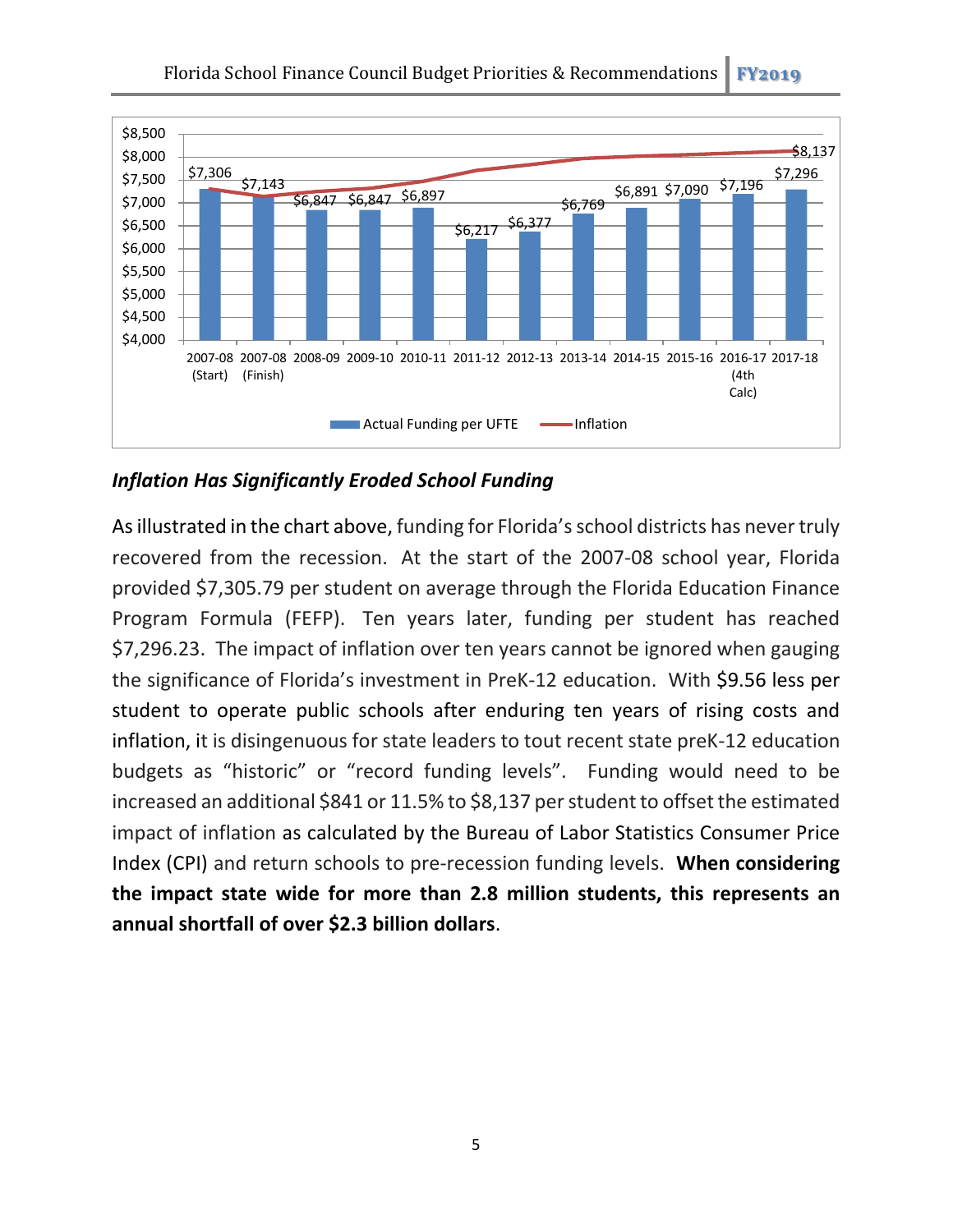

#### *Florida's K-12 Education Spending Ranks 42nd in United States*

Based on the most recent U.S. Census data, Florida's public schools rank 42<sup>nd</sup> in the nation in spending per student. Given the meager 1.39% or \$100 increase in funding per student for FY18 and only a 1% or \$71 increase in FY17, there is a good chance Florida will edge even closer to the bottom of the rankings in the years ahead. If the Legislature continues to reduce the RLE to the "roll back rate," Florida will be destined to hit rock bottom.

**RECOMMENDATION 1 – Maintain current Required Local Effort (RLE) local school** tax rate of 4.316 mills to help fund meaningful increase to Base Student Allocation (BSA) as Florida's tax base grows year to year.

### **PRIORITY 2 – Restore Local Capital Outlay Millage (LCOM) Authority to 2.00 Mills**

School districts have been hard hit by the reduction in local capital outlay taxing authority and fluctuation in property values over the past ten years. In response to the great recession, the 2008 and 2009 Florida Legislature reduced the capital millage authority of local school boards by 25%. This was done to offset an increase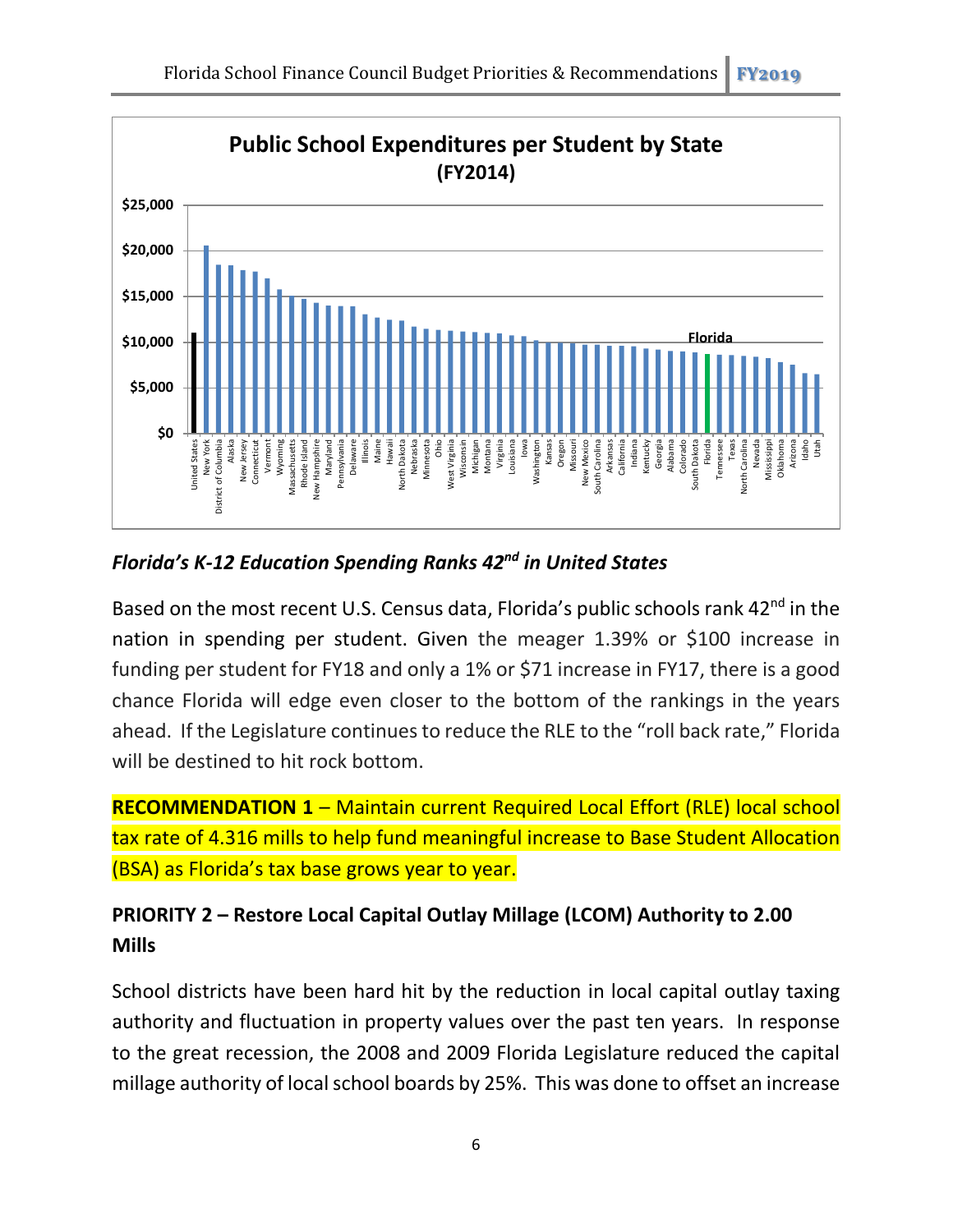to the Required Local Effort levy to avoid additional operating budget cuts. Initially, school districts were able to defer capital purchases and tap local capital reserves. But over time, the substantial loss of capital revenue has crippled the ability of school districts to meet school facility maintenance, classroom technology, and bus fleet demands.



The chart above indicates the revenue no longer available to school districts due to the Legislature's millage reductions. **The cumulative impact over the past ten years is \$6.3 billion.** This figure grows to \$10.7 billion if you consider the revenue lost due to the decline in state property values.

#### *HB 7069 Triggers Moody's to Issue Credit Negative for Florida School Districts*

On June 21, 2017, less than a week after Governor Scott signed HB 7069 into law, Moody's issued a "credit negative" for Florida school districts as a result of the mandate to share LCOM revenue with charter schools. Moody's concluded "continued charter enrollment growth and the associated loss in capital funding for traditional schools may lead to a self-reinforcing cycle of decreased traditional public school enrollment and decreased revenues available for capital planning under the new legislation."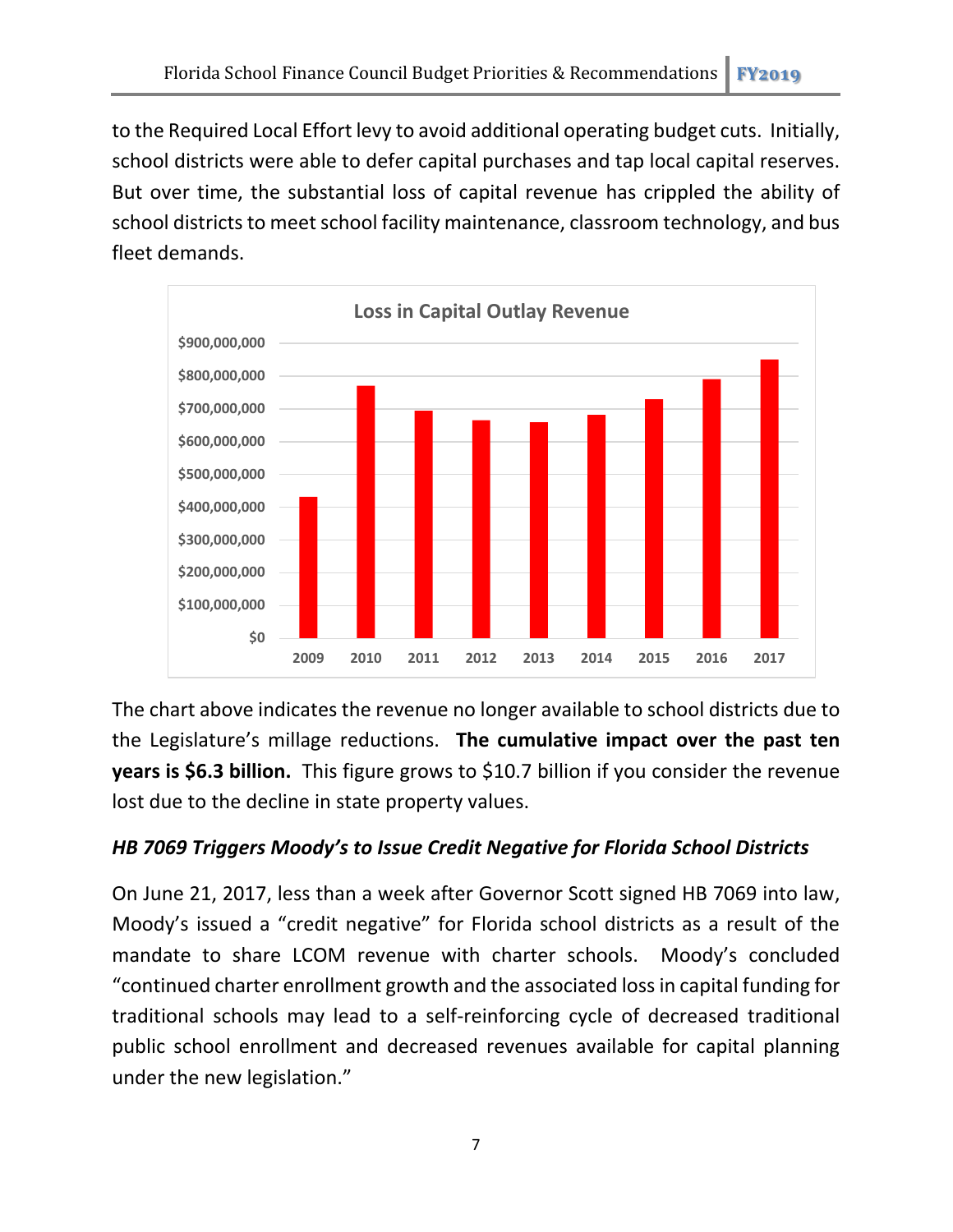#### *PECO Funds Go Primarily to Higher Ed, pre-K 12 Schools Dependent on LCOM*

In addition to the loss of \$850 million in annual LCOM taxing authority, PECO fund allocations to school districts have declined significantly. In FY2008, PECO funds for traditional schools exceeded \$200 million for maintenance and \$297 million for survey recommended needs. This revenue source has been decreasing and is unable to support the needs of traditional and charter schools. While traditional schools were included in the distribution of PECO funds for FY2018, the \$50 million allocation only begins to scratch the surface of the pent-up maintenance demands. The lion's share of PECO dollars has gone to higher education in recent years, which makes LCOM revenue that much more important to traditional and now charter schools.

#### *Schools will Deteriorate and Ultimately Cost Taxpayers More if Unaddressed*

Florida school districts comprise over 453 million square feet of facilities. **Schools represent a public asset of \$90 billion** based on an average cost of construction of \$200 per square foot. As of June 30, 2016, the average age of Florida permanent school facilities was 30 years old. Preventative maintenance, repairs, and the upkeep or replacement of building systems (i.e. HVAC, lighting) is critical to ensure these public schools reach their useful life. Failure to do so will eventually lead to the premature replacement of failed buildings at an increased cost to taxpayers. **For every \$1 of deferred preventative maintenance, the ultimate cost of premature failure is estimated at \$4. Many schools across the state also serve as hurricane shelters and must be built and maintained to a high standard.** Equally important, the deterioration of schools negatively impacts the core mission of student achievement. Research indicates that both teachers and students perform better in schools with good indoor air quality, lighting, and acoustics. Teacher job satisfaction and retention has also been linked to the condition of the facility. Student attitudes and morale were found to be more positive in new or renovated facilities. Through their research, the Council of Great City Schools estimates well managed school districts should spend 1.5% to 2.0% of the current replacement value of school facilities each year for maintenance. Applying thisrecommendation to Florida's 453 million square feet of school facilities suggests **an annual**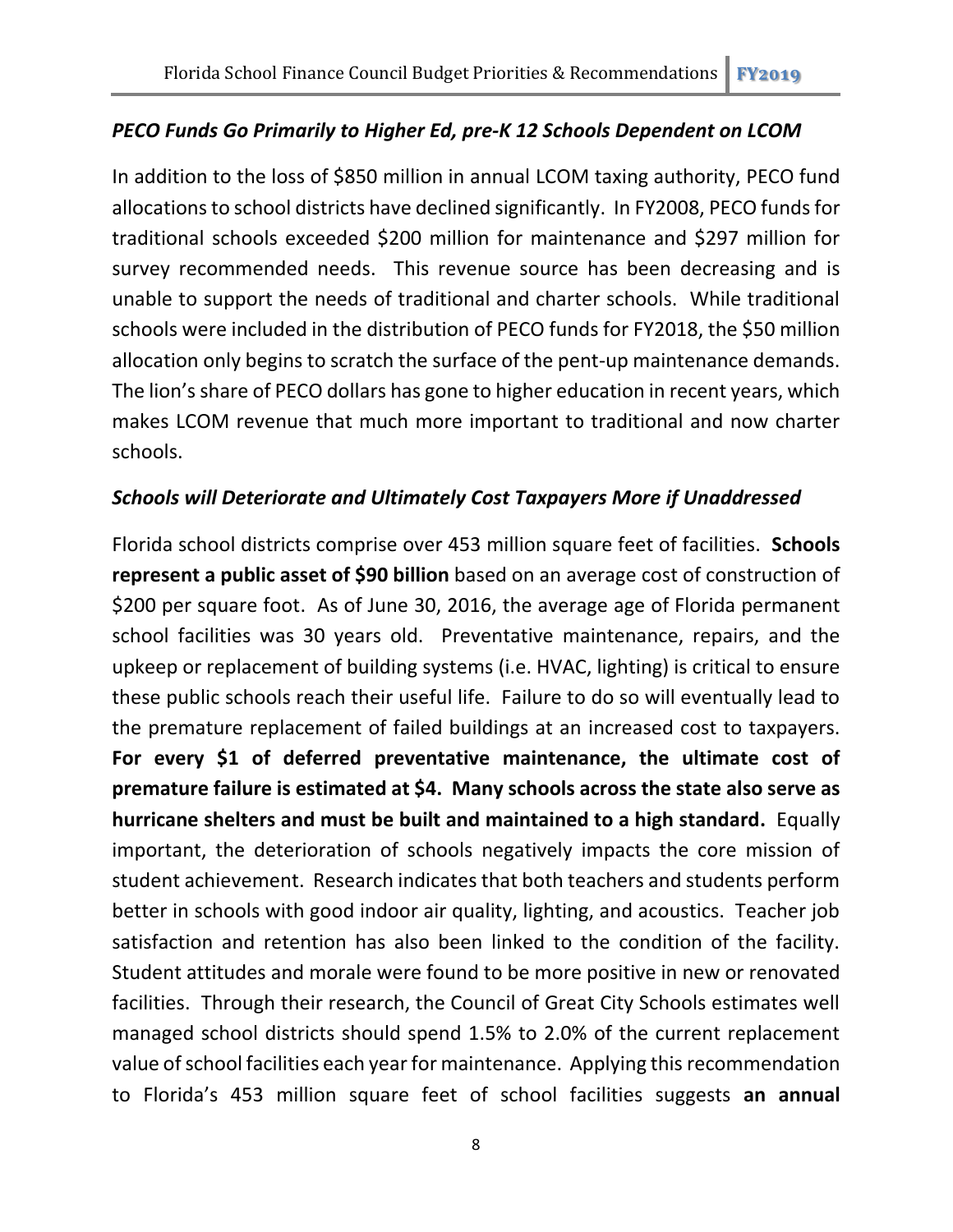**commitment of \$1.359 to \$1.813 billion per year is needed for school maintenance**. The 0.50 mill reduction to local capital taxing authority reduced potential capital funding for Florida's 67 school districts by \$850.5 million for FY2017. Although the remaining 1.50 mill capital authority generates over \$2.5 billion, approximately 50% of these funds are committed to existing debt service payments associated with school construction needed to meet enrollment growth and class size reduction. This leaves school districts unable to fully fund maintenance, technology, equipment, and school bus replacement demands.

#### *Classroom Technology Demands Go Unmet*

The loss of capital outlay taxing authority has greatly compromised the capacity of school districts to meet the increased demand for technology. Although the FY2018 budget included \$80 million in Digital Classrooms categorical funding, this represents a fraction of the true need. Considering the current enrollment of more than 2.8 million students, this represents just over \$28 per student and does not go far considering the cost of devices, professional development, internet capacity, and IT infrastructure equipment.

According to Gartner Research, on average Fortune 500 companies spend 3.5% of their budget on Information Technology. The total state K-12 budget through the FEFP is currently \$20.6 billion. Following this industry benchmark, **a 3.5% earmark for IT would require \$721 million per year.**

#### *Aging State Bus Fleet Requires Capital Dollars*

Florida's school bus fleet contained 18,997 buses in FY16 and fleet management requires a ten to fifteen year replacement cycle. **Replacing 1/10 to 1/15 of Florida's school buses requires the purchase of 1,266 to 1,900 buses each year at an estimated total cost of \$139 to \$209 million**. School buses continue to age and maintenance costs escalate as districts are unable to keep up with replacement schedules.

The major demands for revenue generated by 1.50 mills for capital outlay include facility maintenance, new construction, information technology, and school buses.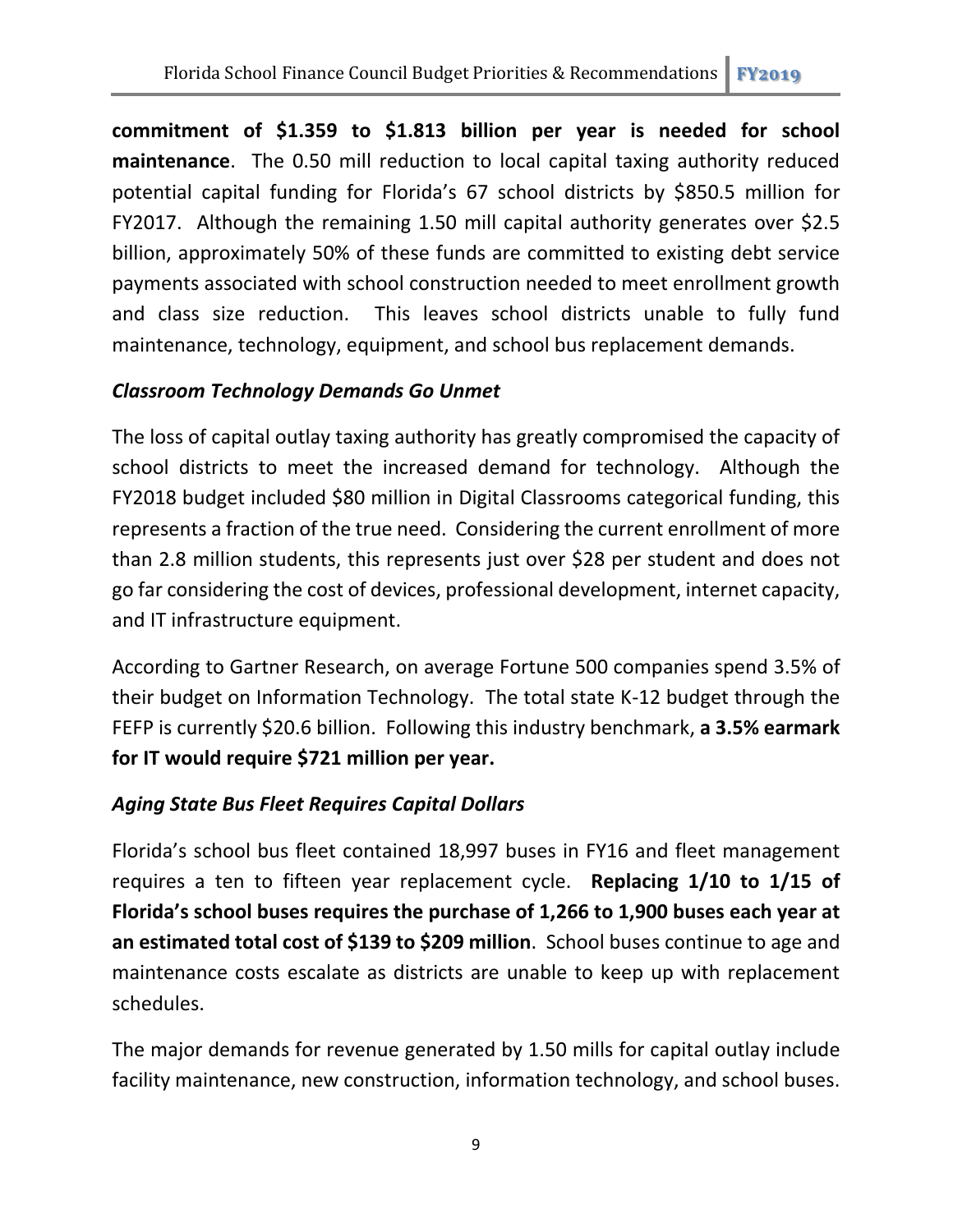Although school districts face additional capital costs, these major categories alone greatly exceed the revenue generated by the current 1.50 mill levy. This situation is exacerbated by the new requirement within HB 7069 to provide charter schools with a pro-rata share of LCOM funding. Charter school students account for over 10% of Florida's public school students and that figure is anticipated to grow significantly in the years ahead placing additional strain on the LCOM revenue. Restoring the local capital outlay authority back to 2.00 mills would go a long way to bridging the gap between true need and available revenue.



As illustrated in the chart above, authority must be restored to local school boards to levy up to 2.00 mills within their county to meet the capital needs of both traditional and charter public schools. Local school boards are held accountable by their respective communities and should have the authority to be responsive to capital demands.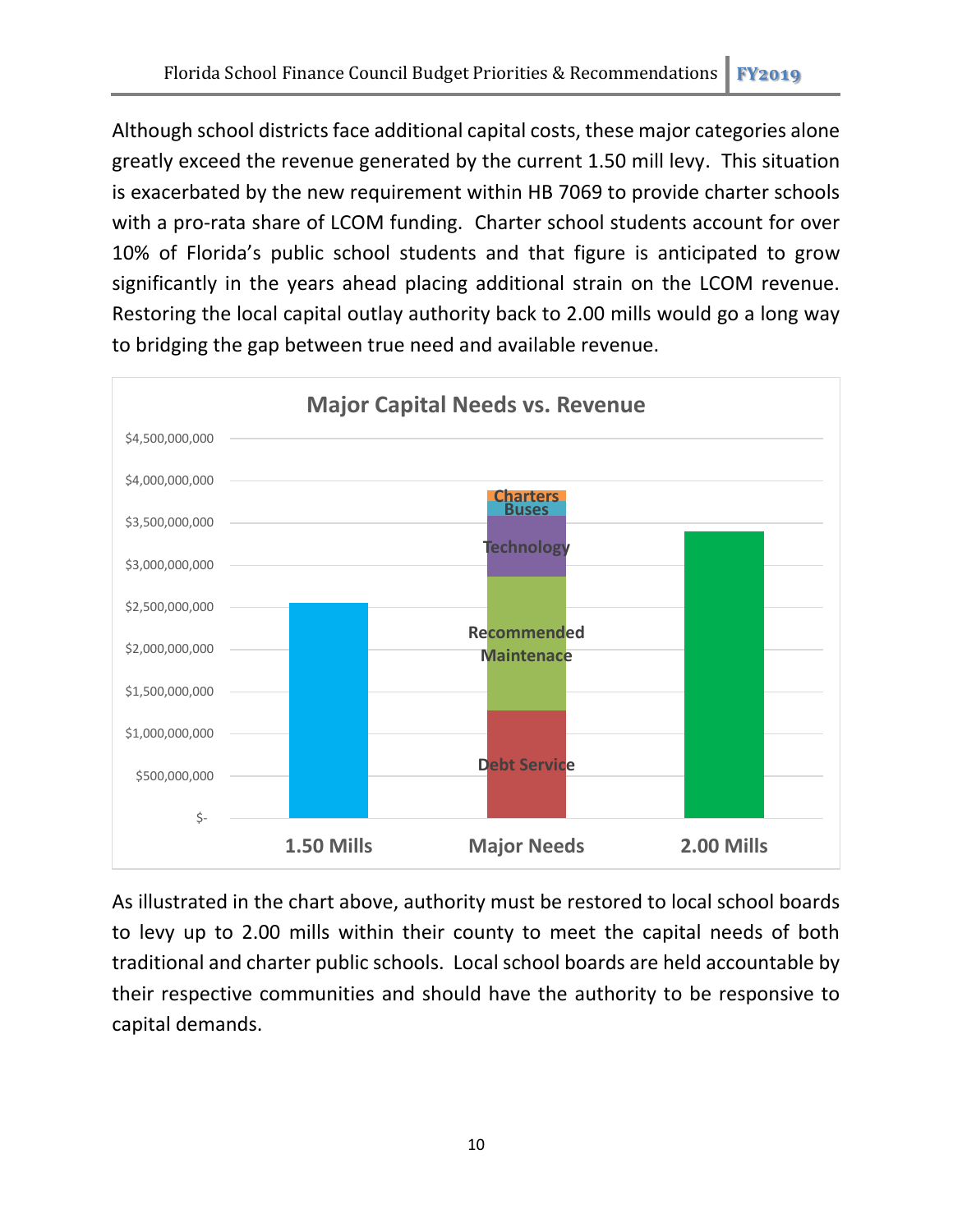**RECOMMENDATION 2** – **Restore Local Capital Outlay Millage (LCOM) Authority to 2.00 Mills to local school boards allowing them to meet the needs of both traditional and charter schools within their county.**

**PRIORITY 3 – Increase Teacher Salaries** in a meaningful sustainable manner that provides a livable wage commensurate to the role and responsibilities of this critical profession.



*Florida's Average Teacher Salary Ranks 36th in the Nation*

As indicated in the chart above, Florida continues to trail the country in teacher salaries. Based on data collected by the National Center for Education Statistics (NCES), Florida ranked 36th in average teacher salaries across the United States for FY2015 (most recent data available). Florida's \$48,992 average salary trails the national average of \$57,379 by nearly 15% or \$8,387 per teacher. It is important to note the average Florida teacher had over 11 years of experience in FY2015 which means these degreed professionals can work over ten years and not reach an annual salary of \$50,000.

#### *There is a Better Way than "Best and Brightest" to Address Employee Salaries*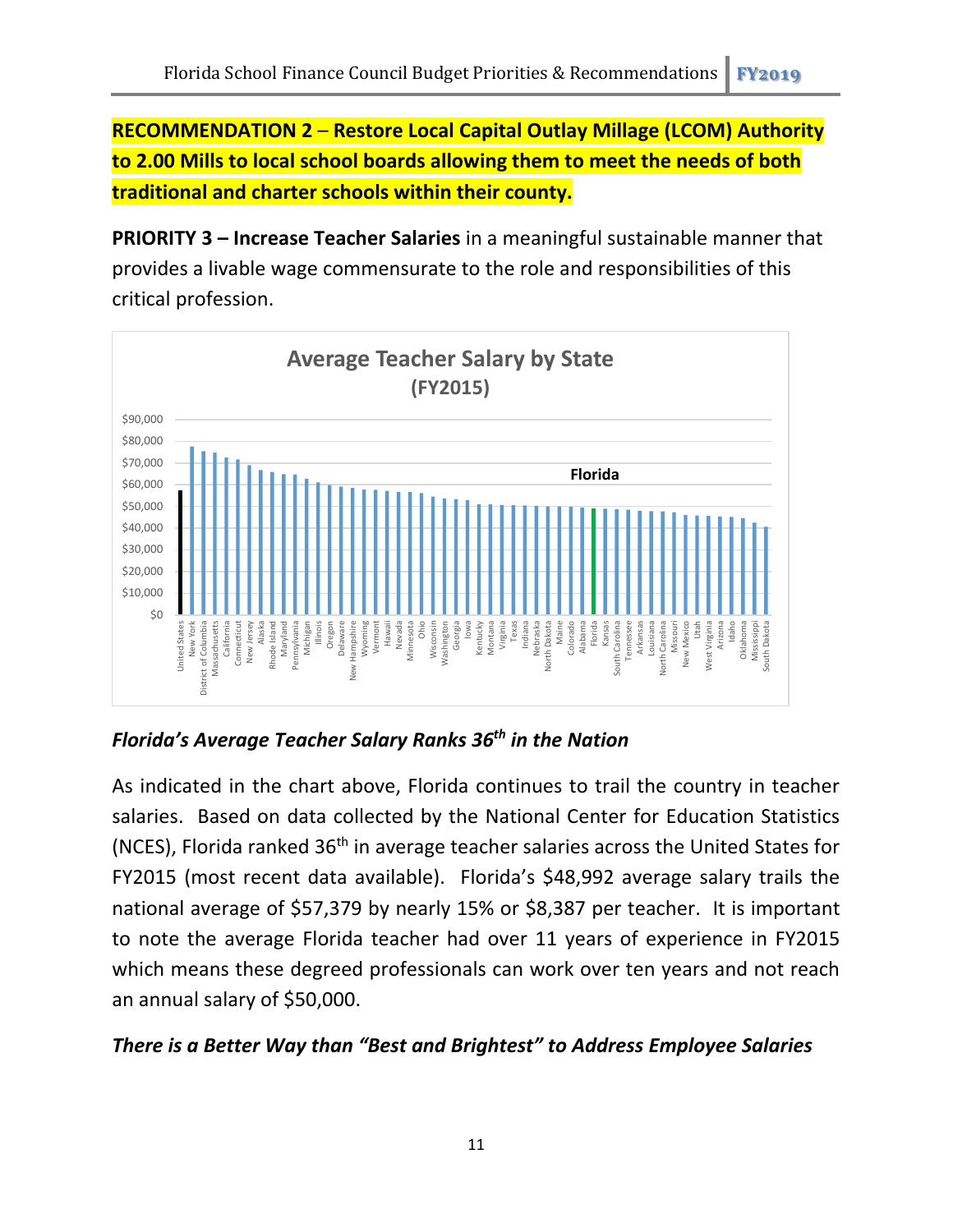The "Best and Brightest" Program will provide \$233 million in teacher and school principal bonuses for FY2018. While any increase to compensation is welcome, teachers would be better served by a recurring increase to their base salary rather than a one-time bonus. Bonuses do not count towards employees Florida Retirement System (FRS) pension and do not allow teachers to plan their finances from one year to the next. Further, "Best and Brightest" performance bonuses are somewhat redundant in that current Florida statute (F.S. 1012.22) already differentiates between "effective" and "highly effective" employees and requires teacher and school administrator raises to be awarded based on performance. Also with the "Best and Brightest" Program limited to "classroom teachers" as defined in F.S. 1012.01(2)(a), a large number of instructional personnel such as media specialists, guidance counselors, and resource teachers are excluded from this bonus program, along with assistant principals and other school support employees.

A better way to go is the approach Governor Rick Scott and the Legislature took during the 2013 regular session to create a \$480 million Teacher Salary Allocation categorical within the FEFP. This allocation provided teachers a recurring \$2,500 salary increase on average that counts towards employees' ultimate retirement benefit. Future initiatives to improve teacher or school administrator compensation should be included within the BSA or FEFP and provide for a recurring increase in compensation that is FRS eligible. While there is some debate regarding the potential severity of a "national teacher shortage," it is clear Florida has considerable room for improvement in the area of teacher compensation to position our state to successfully recruit and retain quality teachers in the foreseeable future.

**RECOMMENDATION 3 – Provide adequate funding to significantly increase teacher salaries on a recurring basis and move Florida closer to the national average teacher salary.**